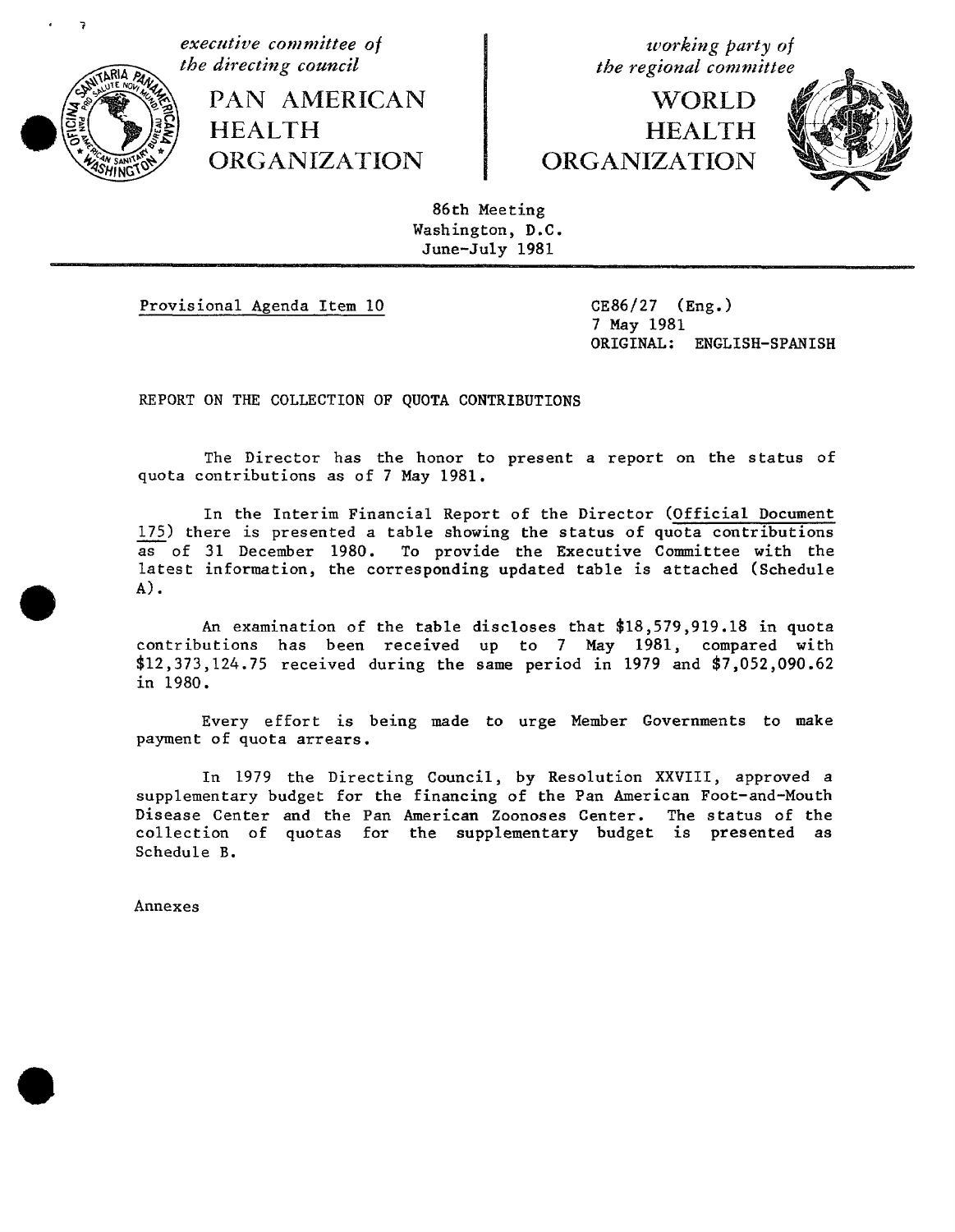### SCHEDULE A

### PAN AMERICAN HEALTH ORGANIZATION STATEMENT OF QUOTA CONTRIBUTION DUE FROM MEMBER GOVERNMENTS AND PARTICIPATING GOVERNMENTS 1980 BUDGET AND PRIOR YEARS (in US dollars)

| Member Governments<br>and Participating |      | Amount Due     | Collected    | Balance Due   |
|-----------------------------------------|------|----------------|--------------|---------------|
| Governments                             | Year | 1 January 1981 | During 1981  | 7 May 1981    |
|                                         |      |                |              |               |
| Argentina                               | 1981 | 2,550,425.50   | 2,550,425.50 |               |
|                                         |      |                |              |               |
| Bahamas                                 | 1981 | 23,804.50      | 11,902.25    | 11,902.25     |
| Barbados                                | 1981 | 27,204.50      |              | 27,204.50a    |
| Bolivia                                 | 1981 | 61,210.00      |              | 61,210.00     |
|                                         |      |                |              |               |
| Brazil                                  | 1981 | 3,193,132.50   |              | 3,193,132.50  |
|                                         | 1980 | 3,193,132.50   | 1,294,891.40 | 1,898,241.10a |
|                                         | 1979 | 1,869,839.60   | 1,869,839.60 |               |
|                                         |      | 8,256,104.60   | 3,164,731.00 | 5,091,373.60  |
| Canada                                  | 1981 | 2,393,998.50   |              | 2,393,998.50  |
|                                         |      |                |              |               |
| Chile                                   | 1981 | 278,846.50     | 278,846.50   | b             |
| Colombia                                | 1981 | 341,656.00     |              | 341,656.00    |
| Costa Rica                              | 1981 | 61,210.00      | 395.52       | 60,814.48a    |
|                                         | 1980 | 27,104.48      | 27,104.48    |               |
|                                         |      | 88, 314.48     | 27,500.00    | 60,814.48     |
|                                         |      |                |              |               |
| Cuba                                    | 1981 | 397,867.00     | 45,787.34    | 352,079.66a   |
| Dominican                               | 1981 | 61,210.00      |              | 61,210.00     |
| Republic                                | 1980 | 61,210.00      |              | 61,210.00     |
|                                         | 1979 | 55,101.00      |              | 55,101.00     |
|                                         | 1978 | 54,046.00      |              | 54,046.00     |
|                                         | 1977 | 50,167.00      |              | 50,167.00     |
|                                         | 1976 | 46,394.00      |              | 46,394.00     |
|                                         | 1975 | 41,049.00      |              | 41,049.00     |
|                                         | 1974 | 63,140.00      |              | 63,140.00     |
|                                         | 1973 | 8,575.90       |              | 8,575.90a     |
|                                         |      | 440,892.90     |              | 440,892.90    |

a. Denotes balance

 $\bullet$  and  $\bullet$ 

b. Chile: Does not include advance payment of \_1.00 for 1982.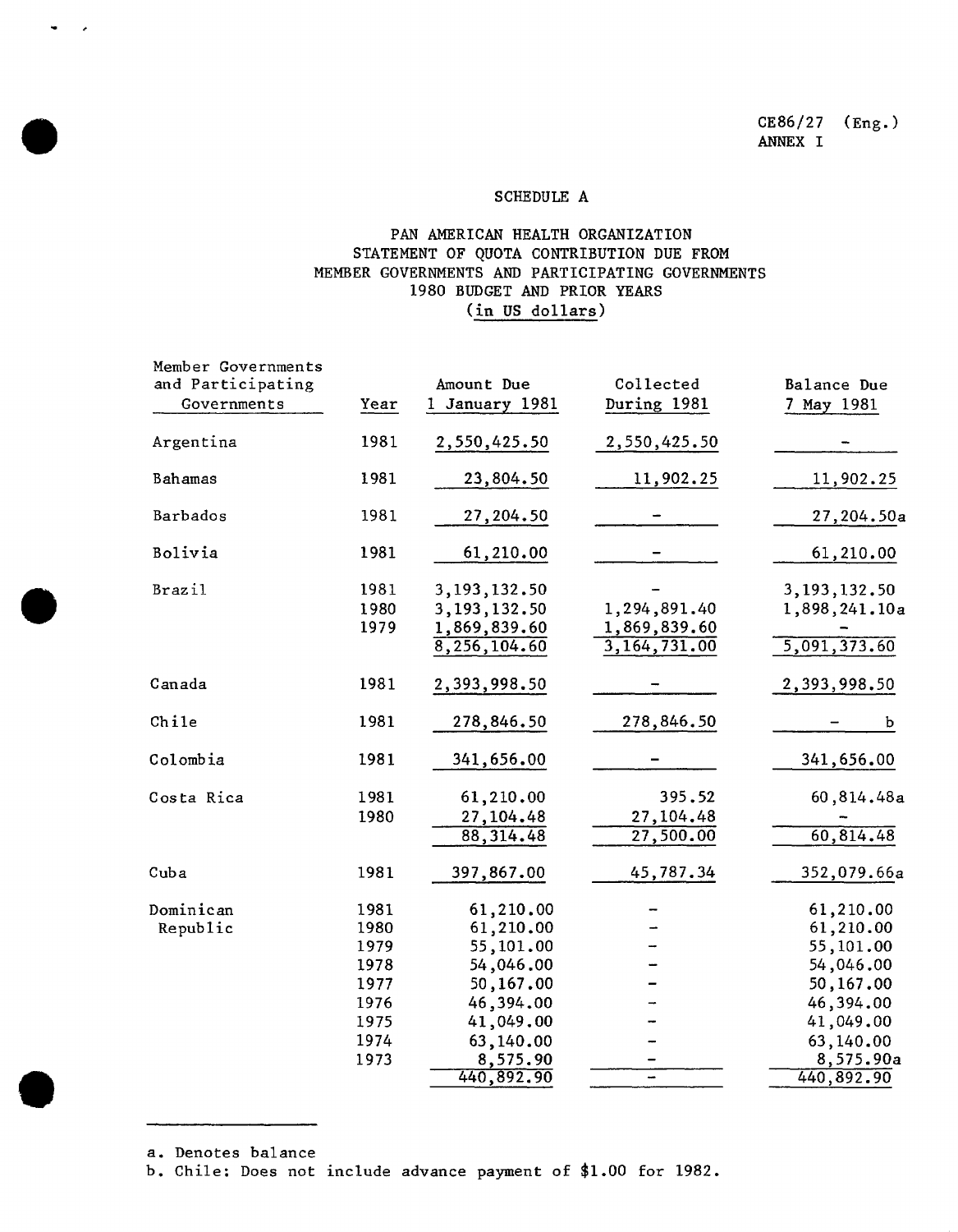| Member Governments<br>and Participating |      | Amount Due     | Collected   | Balance Due  |
|-----------------------------------------|------|----------------|-------------|--------------|
| Governments                             | Year | 1 January 1981 | During 1981 | 7 May 1981   |
| Ecuador                                 | 1981 | 61,210.00      | 27,625.91   | 33,584.09a   |
| El Salvador                             | 1981 | 61,210.00      |             | 61,210.00    |
| France                                  | 1981 | 61,210.00      |             | 61,210.00    |
| Grenada                                 | 1981 | 10,201.50      |             | 10,201.50    |
|                                         | 1980 | 10,201.50      |             | 10,201.50    |
|                                         | 1979 | 9,183.00       |             | 9,183.00     |
|                                         | 1978 | 1,033.00       |             | 1,033.00     |
|                                         |      | 30,619.00      |             | 30,619.00    |
| Guatemala                               | 1981 | 61,210.00      | 61,210.00   | b            |
| Guyana                                  | 1981 | 61,210.00      |             | 61,210.00    |
|                                         | 1980 | 24,989.12      | 9,003.08    | 15,986.04a   |
|                                         |      | 86,199.12      | 9,003.08    | 77,196.04    |
| Haiti                                   | 1981 | 61,210.00      |             | 61,210.00    |
|                                         | 1980 | 61,210.00      |             | 61,210.00    |
|                                         | 1979 | 55,101.00      |             | 55,101.00    |
|                                         | 1978 | 54.046.00      |             | 54,046.00    |
|                                         | 1977 | 50,167.00      | 1.503.33    | 48,663.67a   |
|                                         | 1976 | 25,514.85      | 25,514.85   |              |
|                                         |      | 307, 248, 85   | 27,018.18   | 280,230.67   |
| Honduras                                | 1981 | 61,210.00      |             | 61,210.00    |
|                                         | 1980 | 34,993.00      |             | 34,993.00a   |
|                                         |      | 96,203.00      |             | 96,203.00    |
| Jamaica                                 | 1981 | 61,210.00      |             | 61,210.00    |
| Kingdom of the                          |      |                |             |              |
| Netherlands                             | 1981 | 23,804.50      | 23,804.50   |              |
| Mexico                                  | 1981 | 2,393,998.50   |             | 2,393,998.50 |
| Nicaragua                               | 1981 | 61,210.00      |             | 61,210.00    |
|                                         | 1980 | 61,210.00      |             | 61,210.00    |
|                                         | 1979 | 55,101.00      |             | 55,101.00    |
|                                         | 1978 | 25,268.00      |             | 25,268.00a   |
|                                         |      | 202,789.00     | -           | 202,789.00   |

a. Denotes balance<br>b. Guatemala: Does not include advance payment of \$61,210.00 for 1982.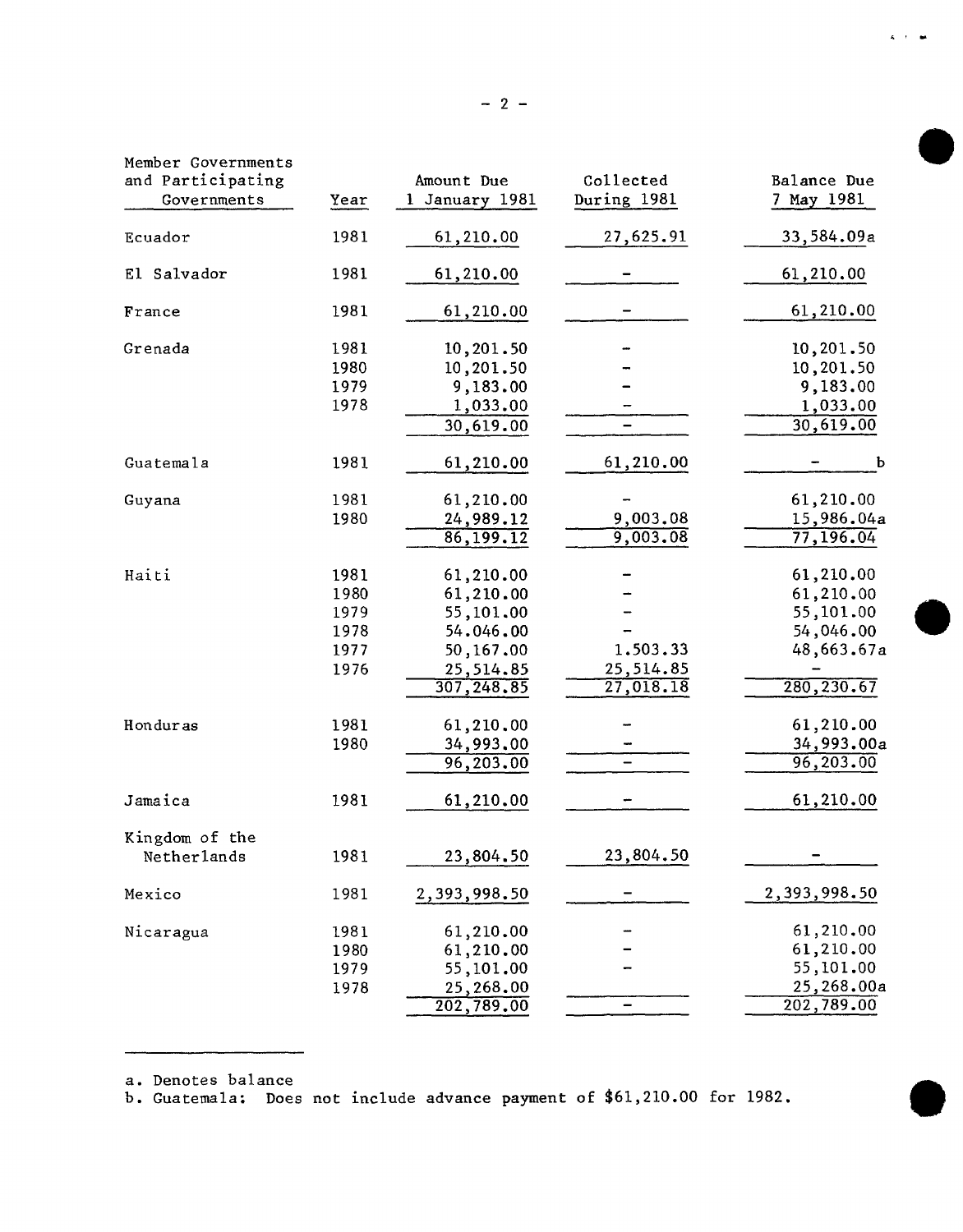| Year | 1 January 1981                               | During 1981                                                                                                                                                                                         | 7 May 1981                                                                                            |
|------|----------------------------------------------|-----------------------------------------------------------------------------------------------------------------------------------------------------------------------------------------------------|-------------------------------------------------------------------------------------------------------|
|      |                                              |                                                                                                                                                                                                     |                                                                                                       |
| 1981 | 61,210.00                                    |                                                                                                                                                                                                     | 61,210.00                                                                                             |
|      |                                              |                                                                                                                                                                                                     | 10.00a                                                                                                |
|      |                                              |                                                                                                                                                                                                     | 61,220.00                                                                                             |
| 1981 | 61,210.00                                    |                                                                                                                                                                                                     | 61,210.00                                                                                             |
| 1980 |                                              |                                                                                                                                                                                                     | 61,210.00                                                                                             |
|      |                                              |                                                                                                                                                                                                     | 55,101.00                                                                                             |
|      |                                              |                                                                                                                                                                                                     | 48,983.22                                                                                             |
|      |                                              |                                                                                                                                                                                                     | 226,504.22                                                                                            |
| 1981 | 183,630.50                                   |                                                                                                                                                                                                     | 183,630.50                                                                                            |
| 1980 | 183,630.50                                   |                                                                                                                                                                                                     | 183,630.50                                                                                            |
|      |                                              |                                                                                                                                                                                                     | 367,261.00                                                                                            |
|      |                                              |                                                                                                                                                                                                     |                                                                                                       |
| 1980 | 17,050.19                                    | 17,050.19                                                                                                                                                                                           |                                                                                                       |
|      |                                              |                                                                                                                                                                                                     | 40,114.86                                                                                             |
| 1981 | 10,201.50                                    |                                                                                                                                                                                                     | 10,201.50                                                                                             |
| 1981 | 44,208.00                                    | 44,208.00                                                                                                                                                                                           |                                                                                                       |
|      |                                              |                                                                                                                                                                                                     | 9,488.16a                                                                                             |
|      |                                              |                                                                                                                                                                                                     |                                                                                                       |
|      |                                              |                                                                                                                                                                                                     | 40,114.86                                                                                             |
|      |                                              |                                                                                                                                                                                                     |                                                                                                       |
|      |                                              |                                                                                                                                                                                                     | 12,896,612.25a                                                                                        |
| 1981 | 122,420.50                                   | 122,420.50                                                                                                                                                                                          |                                                                                                       |
| 1980 | 122,420.50                                   | 122,420.50                                                                                                                                                                                          |                                                                                                       |
|      | 244,841.00                                   | 244,841.00                                                                                                                                                                                          |                                                                                                       |
| 1981 |                                              |                                                                                                                                                                                                     | 1,242,604.50                                                                                          |
| 1980 |                                              |                                                                                                                                                                                                     | 1,046,923.56                                                                                          |
|      | 2,289,528.06                                 |                                                                                                                                                                                                     | 2,289,528.06                                                                                          |
|      | 46,560,231.42                                | 18,579,919.18                                                                                                                                                                                       | 27,980,312.24                                                                                         |
|      |                                              |                                                                                                                                                                                                     |                                                                                                       |
|      |                                              |                                                                                                                                                                                                     | 23,874,533.75                                                                                         |
|      | 7,512,729,92                                 | 3,406,951.43                                                                                                                                                                                        | 4, 105, 778, 49                                                                                       |
|      |                                              |                                                                                                                                                                                                     |                                                                                                       |
|      | 1980<br>1979<br>1978<br>1981<br>1981<br>1981 | 39,634.00<br>100,844.00<br>61,210.00<br>55,101.00<br>48,983.22<br>226,504.22<br>367,261.00<br>64,657.69<br>61,210.00<br>47,607.50<br>24,843,739.50<br>1,242,604.50<br>1,046,923.56<br>39,047,501.50 | 39,624.00<br>39,624.00<br>24, 542.83<br>51,721,84<br>7,492.64<br>11, 947, 127. 25<br>15, 172, 967. 75 |

 $\omega_{\rm{max}}$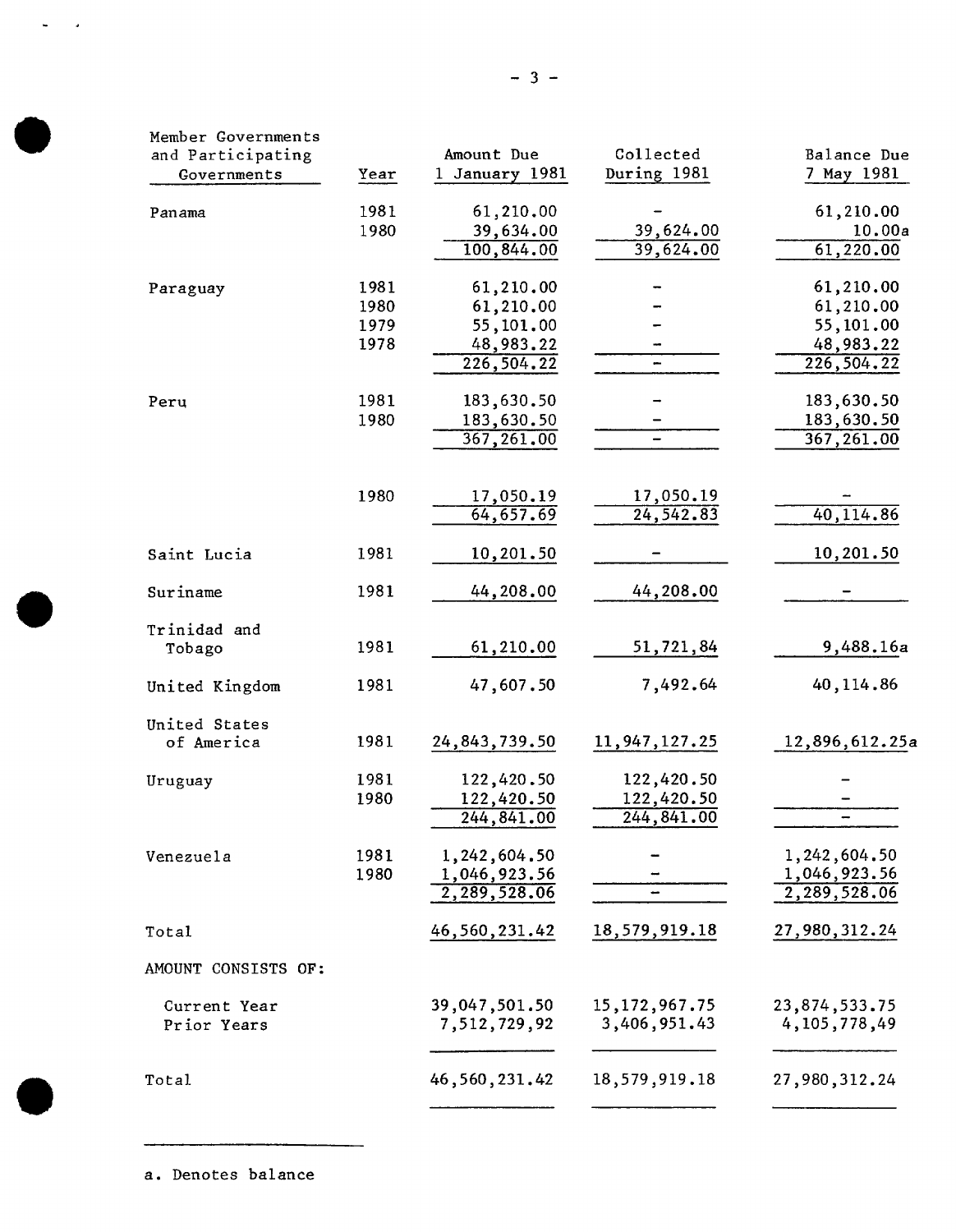## DEFERRED PAYMENT PLAN

# Amounts due under Plan

|           | Current   | Installment | Total due<br>in 1981 | Received<br>in 1981      | Balance due<br>in 1981<br>under Plan |
|-----------|-----------|-------------|----------------------|--------------------------|--------------------------------------|
| Dom. Rep. | 61,210.00 | 37,968,00   | 99,178.00            | $\overline{\phantom{a}}$ | 99,178.00                            |
| Haiti     | 61,210.00 | 12,302.00   | 73,512.00            | 27,018.18                | 46,493.82                            |
| Paraguay  | 61,210.00 | 16,529.00   | 77,739.00            | $\overline{\phantom{a}}$ | 77,739.00                            |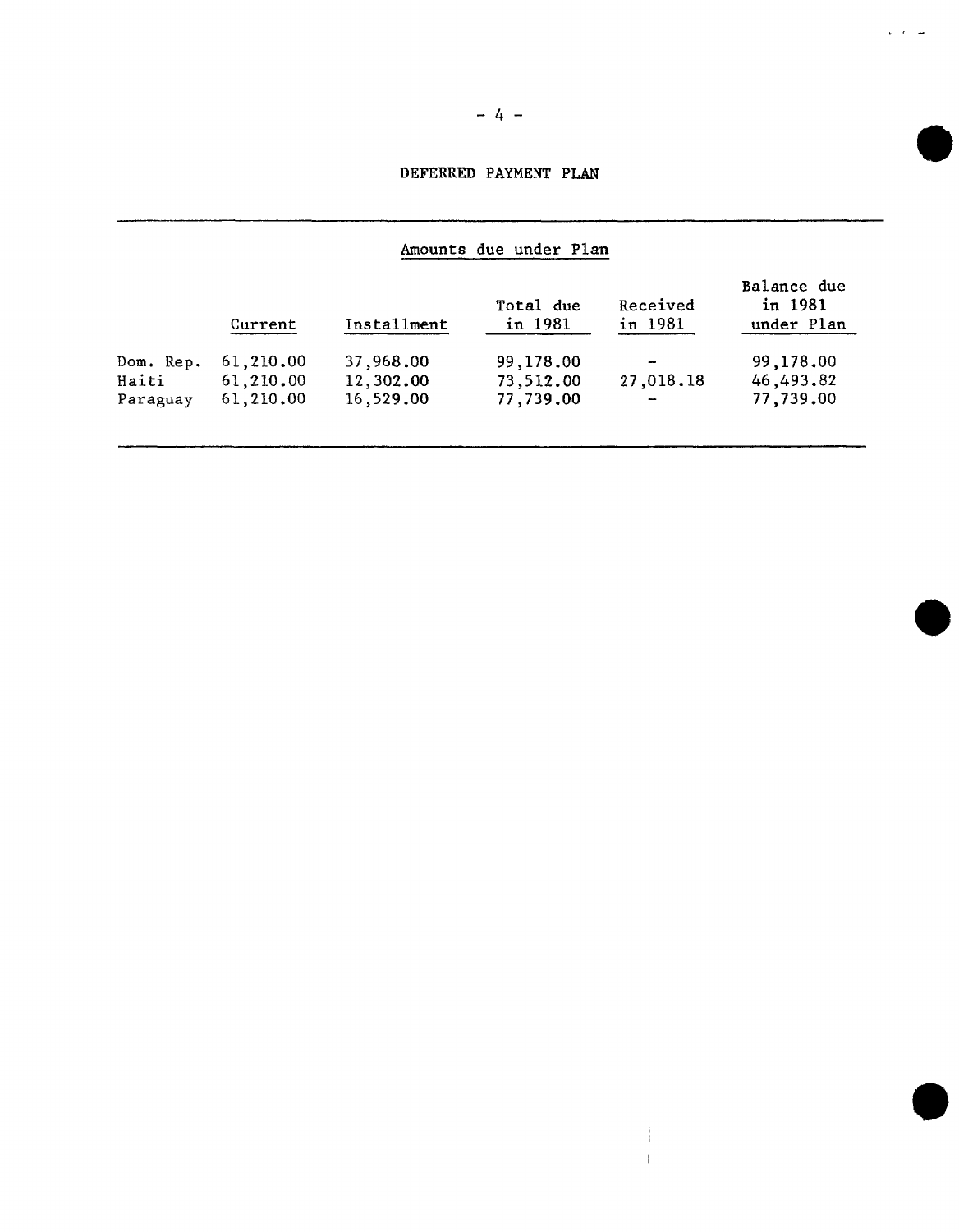#### SCHEDULE B

### PAN AMERICAN HEALTH ORGANIZATION STATEMENT OF THE SUPPLEMENTARY BUDGET FOR THE FINANCING OF THE PAN AMERICAN ZOONOSES AND FOOT-AND-MOUTH DISEASE CENTERS FOR THE FINANCIAL PERIOD 1980-1981 (in US dollars)

| Member Governments and     | Amount due   | Collected        | Balance due |
|----------------------------|--------------|------------------|-------------|
| Participating Governments  | 1980-1981 1/ | during 1980-1981 | 7 May 1981  |
|                            |              |                  |             |
| Argentina                  | 72,534.00    | 72,534.00        |             |
| Bahamas                    | 677.00       | 677.00           |             |
| Barbados                   | 774.00       | 774.00           |             |
| Bolivia                    | 1,741.00     |                  | 1,741.00    |
| <b>Brazil</b>              | 90,813.00    |                  | 90,813.00   |
| Canada                     | 68,086.00    | 68,086.00        |             |
| Chile                      | 7,930.00     | 7,930.00         |             |
| Colombia                   | 9,574.00     | 7,181.20         | 2,392.80a   |
| Costa Rica                 | 1,741.00     |                  | 1,741.00    |
| Cuba                       | 11,315.00    | 11,315.00        |             |
| Dominican Republic         | 1,741.00     | 1,741.00         |             |
| Ecuador                    | 1,741.00     | 1,741.00         |             |
| El Salvador                | 1,741.00     | 870.50           | 870.50a     |
| France                     | 1,741.00     | 1,741.00         |             |
| Grenada                    | 290.00       |                  | 290.00      |
| Guatemala                  | 1,741.00     | 1,741.00         |             |
| Guyana                     | 1,741.00     |                  | 1,741.00    |
| Haiti                      | 1,741.00     | 1,741.00         |             |
| Honduras                   | 1,741.00     |                  | 1,741.00    |
| Jamaica                    | 1,741.00     | 871.13           | 869.87a     |
| Kingdom of the Netherlands | 677.00       | 338.50           | 338.50a     |
| Mexico                     | 68,086.00    | 68,086.00        |             |
| Nicaragua                  | 1,741.00     |                  | 1,741.00    |
| Panama                     | 1,741.00     |                  | 1,741.00    |
| Paraguay                   | 1,741.00     | 1,741.00         |             |
| Peru                       | 5,222.00     |                  | 5,222.00    |
| Saint Lucia                | 290.00       | 80.03            | 209.97a     |
| Suriname                   | 1,257.00     | 1,257.00         |             |
| Trinidad and Tobago        | 1,741.00     | 1,741.00         |             |
| United States of America   | 638,302.00   | 398,938.75       | 239,363.25a |
| United Kingdom             | 1,353.00     | 661.26           | 691.74a     |
| Uruguay                    | 3,482.00     | 3,482.00         |             |
| Venezuela                  | 34,913.00    | 34,913.00        |             |
| Total                      | 1,041,690.00 | 690, 182.37      | 351,507.63  |

i**/**The supplementary budget was approved for the financial period 1980-1981 to be utilized in 1980 exclusively.

a. Denotes balance

 $\sim$   $\sim$   $\sim$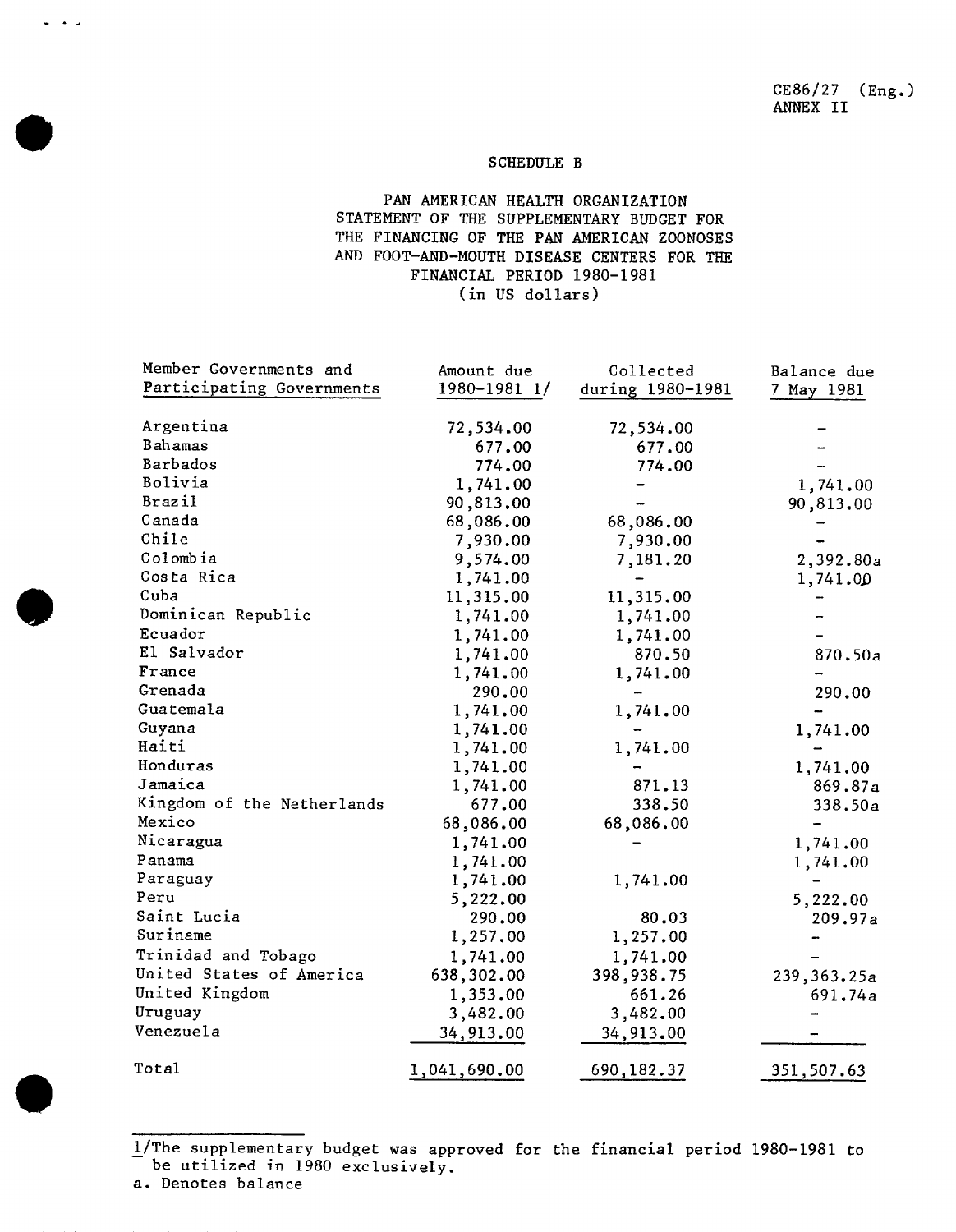

 $\mathcal{L}^{\mathcal{L}}$  .

**executive** committee of **of** *working party of* the directing council

**PAN AMERICAN HEALTH**  $\overline{ORGANIZATION}$  |  $ORGANIZATION$ 

# **WORLD HEALTH**



86th Meeting Washington, D.C. June-July 1081

i.

Provisional Agenda Item 10 CE86**/**27, ADD. I (Eng.)

4 June 1981 ORIGINAL: ENGLISH-SPANISH

REPORT ON THE COLLECTION OF QUOTA CONTRIBUTIONS

To provide the Executive Committee with the latest information on the collection of quota contributions, a revised report on the status of quota contributions as of 4 June 1981 is presented.

Annexes

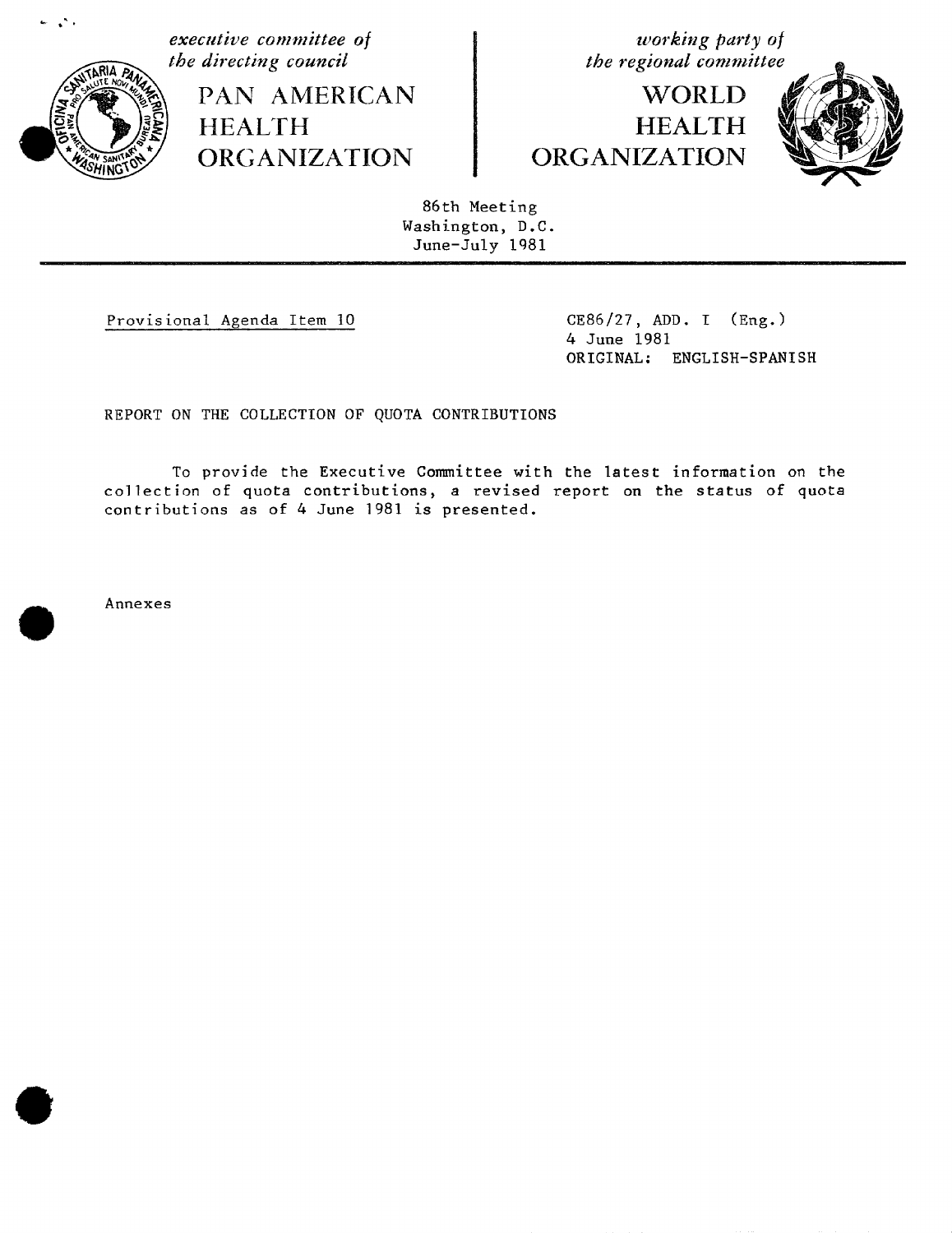### SCHEDULE A

### PAN AMERICAN HEALTH ORGANIZATION<br>STATEMENT OF QUOTA CONTRIBUTION DUE FROM STATEMENT OF QUOTA CONTRIBUTION DUE FROM MEMBER GOVERNMENTS AND PARTICIPATING GOVERNMENTS 1980 BUDGET AND PRIOR YEARS (in US dollars)

| and Participating<br>Governments | Year                 | Amount Due<br>1 January 1981                                   | Collected<br>During 1981                                                | Balance Due<br>4 June 1981      |
|----------------------------------|----------------------|----------------------------------------------------------------|-------------------------------------------------------------------------|---------------------------------|
| Argentina                        | 1981                 | 2,550,425.50                                                   | 2,550,425.50                                                            |                                 |
| Bahamas                          | 1981                 | 23,804.50                                                      | 11,902.25                                                               | 11,902.25                       |
| Barbados                         | 1981                 | 27,204.50                                                      |                                                                         | 27,204.50a                      |
| Bolivia                          | 1981                 | 61,210.00                                                      |                                                                         | 61,210.00                       |
| <b>Brazil</b>                    | 1981<br>1980<br>1979 | 3, 193, 132.50<br>3,193,132.50<br>1,869,839.60<br>8,256,104.60 | 7,758.90<br>3, 193, 132.50<br>1,869,839.60<br>$\overline{5,070,731.00}$ | 3,185,373.60a<br>3, 185, 373.60 |
| Canada                           | 1981                 | 2,393,998.50                                                   |                                                                         | 2,393,998.50                    |
| Chile                            | 1981                 | 278,846.50                                                     | 278,846.50                                                              | b                               |
| Colombia                         | 1981                 | 341,656.00                                                     |                                                                         | 341,656.00                      |
| Costa Rica                       | 1981<br>1980         | 61,210.00<br>27, 104.48<br>88,314.48                           | 395.52<br>27, 104.48<br>27,500.00                                       | 60,814.48a<br>60,814.48         |
| Cuba                             | 1981                 | 397,867.00                                                     | 45,787.34                                                               | 352,079.66a                     |

a. Denotes balance

 $\sim$ 

 $\Delta \phi$ 

b. Chile: Does not include advance payment of \$1.00 for 1982.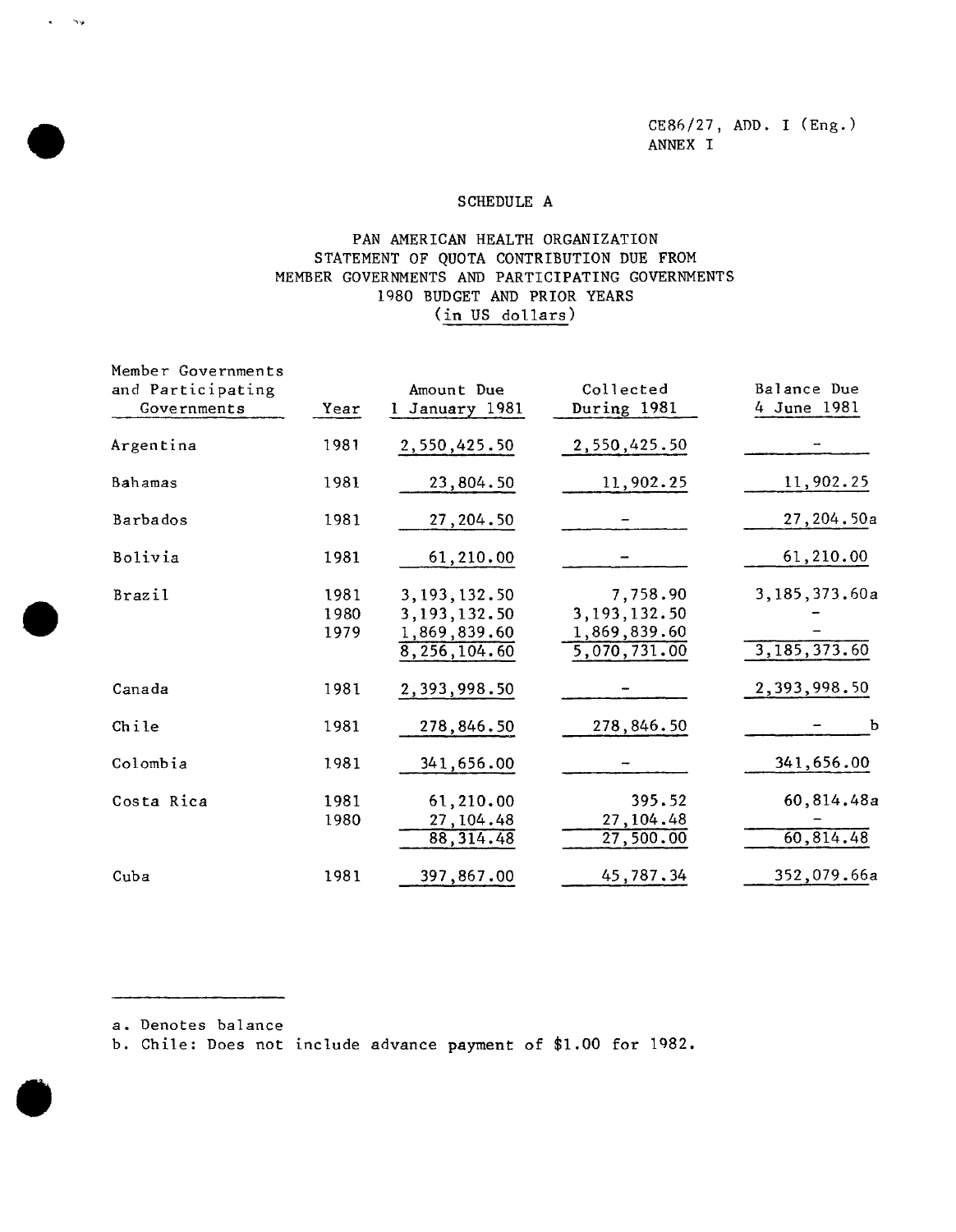| Member Governments |      |                |             |             |
|--------------------|------|----------------|-------------|-------------|
| and Participating  |      | Amount Due     | Collected   | Balance Due |
| Governments        | Year | 1 January 1981 | During 1981 | 4 June 1981 |
| Dominican          | 1981 | 61,210.00      |             | 61,210.00   |
| Republic           | 1980 | 61,210.00      |             | 61,210.00   |
|                    | 1979 | 55,101.00      |             | 55,101.00   |
|                    | 1978 | 54,046.00      |             | 54,046.00   |
|                    | 1977 | 50,167.00      |             | 50,167.00   |
|                    | 1976 | 46,394.00      |             | 46,394.00   |
|                    | 1975 | 41,049.00      |             | 41,049.00   |
|                    | 1974 | 63,140.00      |             | 63,140.00   |
|                    | 1973 | 8,575.90       |             | 8,575.90a   |
|                    |      | 440,892.90     |             | 440,892.90  |
| Ecuador            | 1981 | 61,210.00      | 27,625.91   | 33,584.09a  |
| El Salvador        | 1981 | 61,210.00      |             | 61,210.00   |
| France             | 1981 | 61,210.00      |             | 61,210.00   |
| Grenada            | 1981 | 10,201.50      |             | 10,201.50   |
|                    | 1980 | 10,201.50      |             | 10,201.50   |
|                    | 1979 | 9,183.00       |             | 9,183.00    |
|                    | 1978 | 1,033.00       |             | 1,033.00    |
|                    |      | 30,619.00      |             | 30,619.00   |
| Guatemala          | 1981 | 61,210.00      | 61,210.00   | $\mathbf b$ |
| Guyana             | 1981 | 61,210.00      | 61,209.20   | 0.80        |
|                    | 1980 | 24,989.12      | 24,989.12   |             |
|                    |      | 86,199.12      | 86, 198. 32 | 0.80        |
| Haiti              | 1981 | 61,210.00      |             | 61,210.00   |
|                    | 1980 | 61,210.00      |             | 61,210.00   |
|                    | 1979 | 55,101.00      |             | 55,101.00   |
|                    | 1978 | 54,046.00      |             | 54,046.00   |
|                    | 1977 | 50,167.00      | 1,503.33    | 48,663.67a  |
|                    | 1976 | 25,514.85      | 25,514.85   |             |
|                    |      | 307, 248.85    | 27,018.18   | 280, 230.67 |
| Honduras           | 1981 | 61,210.00      | 61,210.00   |             |
|                    | 1980 | 34,993.00      | 34,993.00   | b           |
|                    |      | 96,203.00      | 96,203.00   |             |

 $\overline{\phantom{a}}$ 

 $b$ . Hondures: Does not include advance payment of \$2, 476.00 for 1982  $h_{\rm c}$  include advance payment of  $324,76$  for  $10$  for  $10$  for  $10$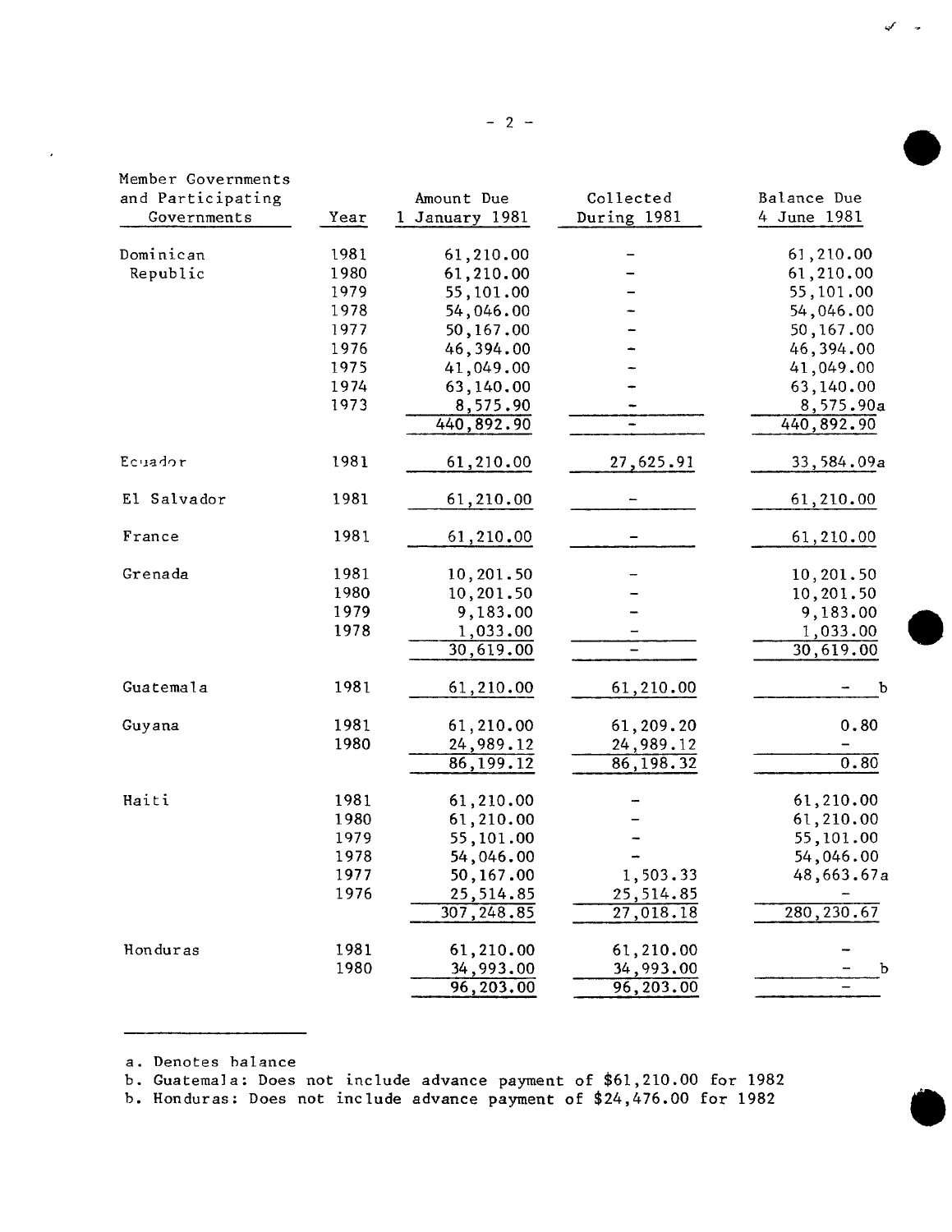| Member Governments<br>and Participating<br>Governments | Year | Amount Due<br>1 January 1981 | Collected<br>During 1981 | Balance Due<br>4 June 1981 |
|--------------------------------------------------------|------|------------------------------|--------------------------|----------------------------|
|                                                        |      |                              |                          |                            |
| Jamaica                                                | 1981 | 61,210.00                    |                          | 61, 210.00                 |
| Kingdom of the                                         |      |                              |                          |                            |
| Netherlands                                            | 1981 | 23,804.50                    | 23,804.50                |                            |
| Mexico                                                 | 1981 | 2,393,998.50                 |                          | 2,393,998.50               |
| Nicaragua                                              | 1981 | 61,210.00                    |                          | 61,210.00                  |
|                                                        | 1980 | 61,210.00                    |                          | 61,210.00                  |
|                                                        | 1979 | 55,101.00                    | 44,848.00                | 10,253.00                  |
|                                                        | 1978 | 25,268.00                    | 25,268.00                |                            |
|                                                        |      | 202,789.00                   | 70, 116.00               | 132,673.00                 |
|                                                        |      |                              | 61,200.00                | 10.00                      |
| Panama                                                 | 1981 | 61,210.00                    | 39,634.00                |                            |
|                                                        | 1980 | 39,634.00<br>100,844.00      | 100,834.00               | 10.00                      |
|                                                        |      |                              |                          |                            |
| Paraguay                                               | 1981 | 61,210.00                    |                          | 61,210.00                  |
|                                                        | 1980 | 61,210.00                    |                          | 61,210.00                  |
|                                                        | 1979 | 55,101.00                    |                          | 55,101.00                  |
|                                                        | 1978 | 48,983.22                    |                          | 48,983.22                  |
|                                                        |      | 226, 504.22                  |                          | 226, 504.22                |
|                                                        |      | 183,630.50                   |                          | 183,630.50                 |
| Peru                                                   | 1981 |                              |                          | 183,630.50                 |
|                                                        | 1980 | 183,630.50<br>367, 261.00    |                          | 367,261.00                 |
|                                                        |      |                              |                          |                            |
| Saint Lucia                                            | 1981 | 10,201.50                    |                          | 10,201.50                  |
| Suriname                                               | 1981 | 44,208.00                    | 44,208.00                |                            |
| Trinidad and                                           |      |                              |                          |                            |
| Tobago                                                 | 1981 | 61,210.00                    | 51,721,84                | 9,488.16a                  |
|                                                        |      | 47,607.50                    | 7,492.64                 | 40,114.86                  |
| United Kingdom                                         | 1981 | 17,050.19                    | 17,050.19                |                            |
|                                                        | 1980 | 64,657.69                    | $\overline{24, 542.83}$  | 40,114.86                  |
|                                                        |      |                              |                          |                            |

 $\sim 10^{-1}$  $\omega = 8\pi$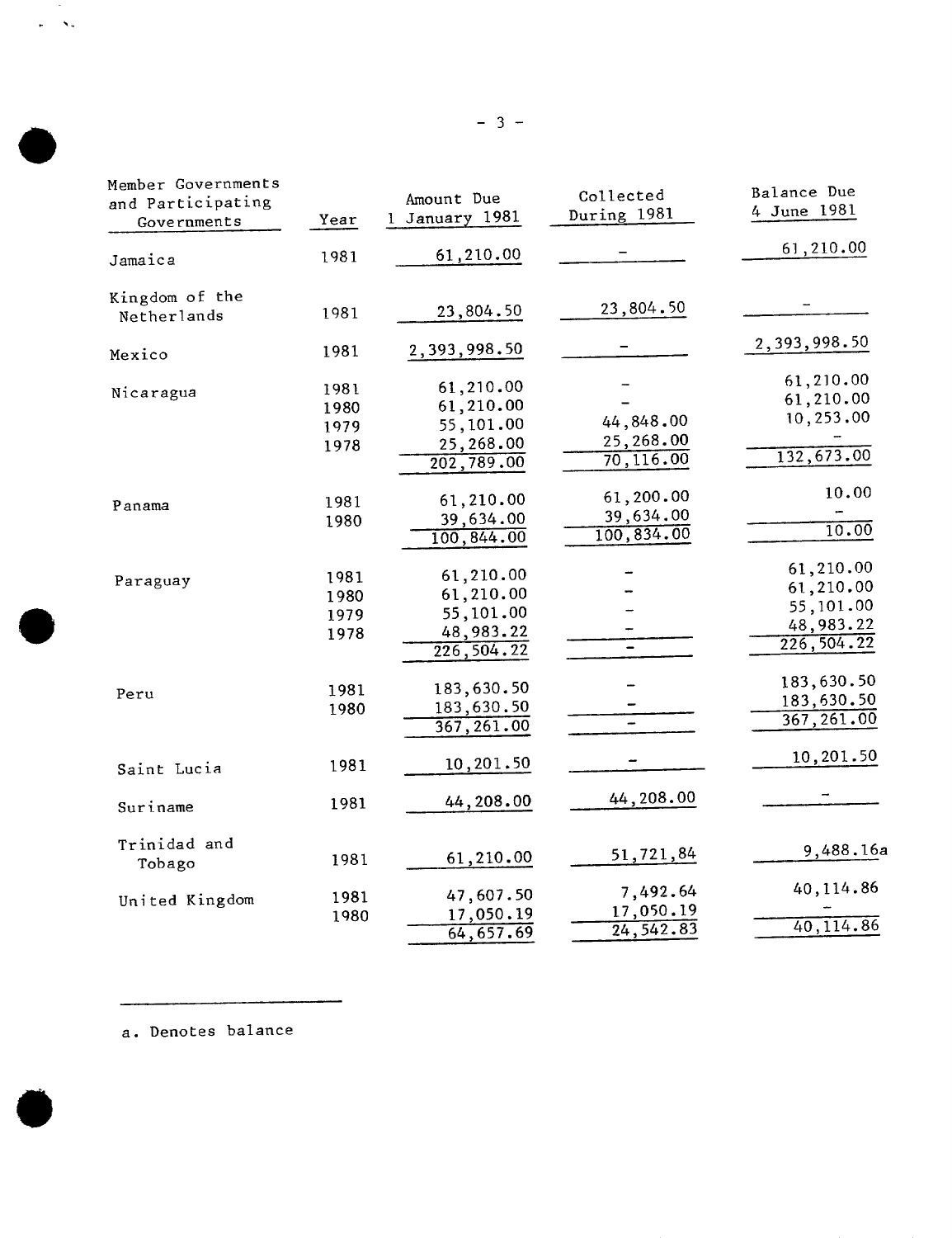| Member Governments<br>and Participating<br>Governments | Year         | Amount Due<br>1 January 1981                    | Collected<br>During 1981        | Balance Due<br>4 June 1981                      |
|--------------------------------------------------------|--------------|-------------------------------------------------|---------------------------------|-------------------------------------------------|
| United States                                          |              |                                                 |                                 |                                                 |
| of America                                             | 1981         | 24, 843, 739.50                                 | 11,947,127.25                   | 12,896,612.25a                                  |
| Uruguay                                                | 1981         | 122,420.50                                      | 122,420.50                      |                                                 |
|                                                        | 1980         | 122,420.50<br>244, 841.00                       | 122,420.50<br>244, 841.00       |                                                 |
| Venezuela                                              | 1981<br>1980 | 1, 242, 604, 50<br>1,046,923.56<br>2,289,528.06 | 131,400.11<br>131,400.11        | 1, 242, 604.50<br>915, 523.45<br>2, 158, 127.95 |
| Total                                                  |              | 46, 560, 231.42                                 | 20, 922, 043.53                 | 25,638,187.89                                   |
| AMOUNT CONSISTS OF:                                    |              |                                                 |                                 |                                                 |
| Current Year<br>Prior Year                             |              | 39,047,501.50<br>7,512,729.92                   | 15, 364, 345.85<br>5,557,697.68 | 23,683,155.65<br>1,955,032.24                   |
| Total                                                  |              | 46, 560, 231.42                                 | 20,922,043.53                   | 25,638,187.89                                   |
|                                                        |              |                                                 |                                 |                                                 |

 $\bullet$ 

### DEFERRED PAYMENT PLAN

## Amounts due under Plan

 $\bar{\mathbf{v}}$ 

|           | Current   | Installment | Total due<br>in 1981 | Received<br>in 1981 | Balance due<br>in 1981<br>under Plan |
|-----------|-----------|-------------|----------------------|---------------------|--------------------------------------|
| Haiti     | 61,210.00 | 12,302.00   | 73,512.00            | 27,018.18           | 46,493.82                            |
| Paraguay  | 61,210.00 | 16,529.00   | 77,739.00            | $\qquad \qquad$     | 77,739.00                            |
| Dom. Rep. | 61,210.00 | 37,968.00   | 99, 178, 00          |                     | 99,178.00                            |

 $\mathcal{F}_1 = \mathcal{F}_2$